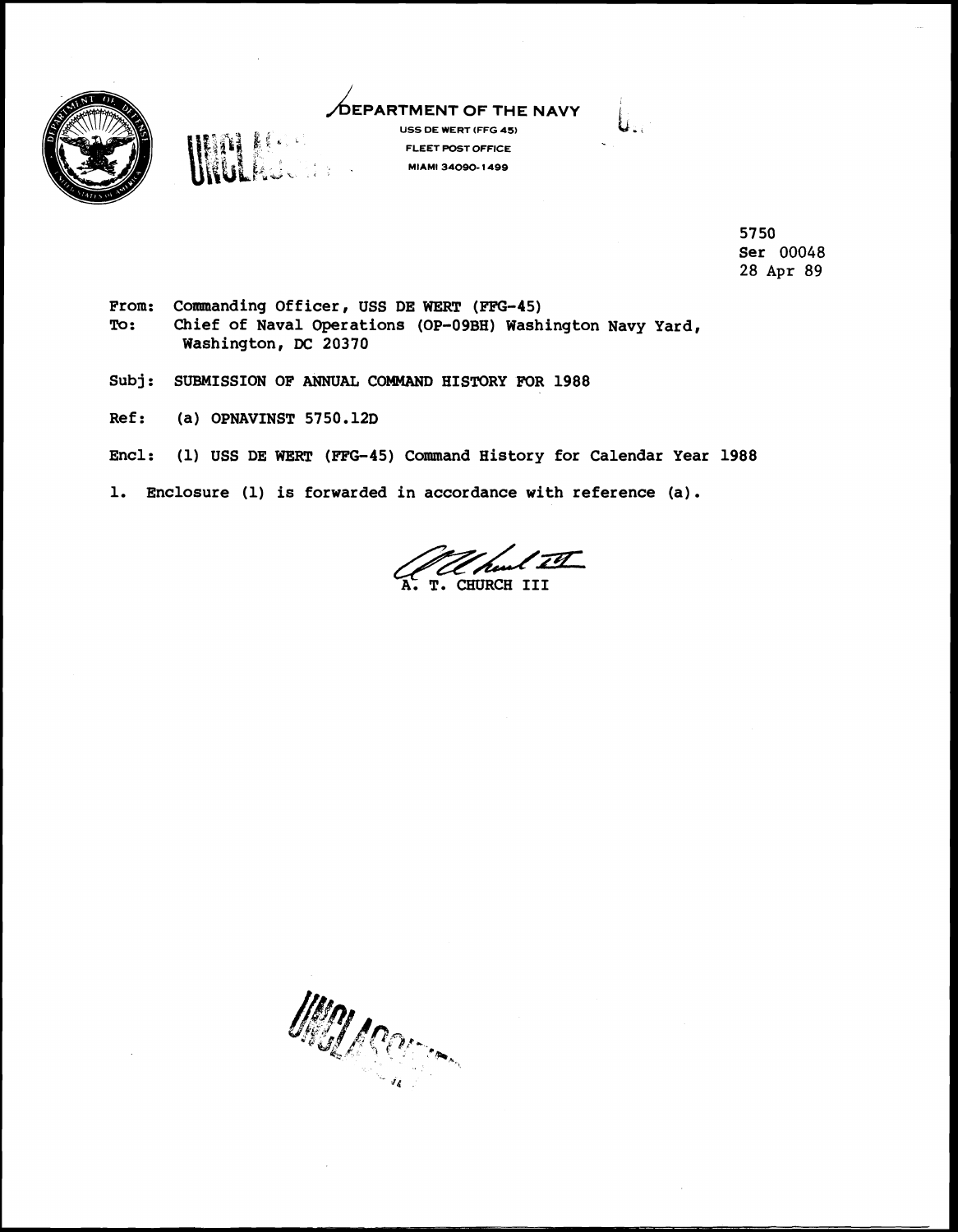**A. (U) Command composition and organization:** 

**Mission: AAW and ASW with secondary mission areas in ASUW, ELW and CCC.** 

**DECLASSIFIED** 

**Commander: CDR A. T. CHURCH 111, USN,** 

**Home Port: Charleston, South Carolina** 

**Aircraft: Embarked one SH-COB LAMPS MK I11 helicopter from HSL 42 Det 4 (Various tail numbers)** 

**B. (C) Chronology of significant events:** 

**10 Dec 87** - **10 Jan 88 Holiday Leave 11 Jan** - **8 Feb IMAV 11 Feb CDR Heyworth relieved CDR Doran as Canananding Officer <sup>24</sup>**- **29 Feb PRIME CHANCE I1**  3 Mar Embarked HSL 42 Det 4 **Underway for Law Enforcement Operations 19 Mar Ran aground near Guantanamo Bay, Cuba 4 Apr Captain Callahan relieved CDR Heyworth as Commanding Officer 29 Mar** - **16 Apr Drydocked Ingalls Shipyard Pascagoula, Mississippi 16 Apr CDR Church relieved Captain Callahan as Commanding Officer 8 May Embarked HSL 42 Det 4 9 May Underway for Law Enforcement Operations 22 May Seized vessel MARGERET and arrested crew for contraband <sup>27</sup>**- **31 May Port visit Little Crum Bay, St. Thomas, Virgin Islands <sup>19</sup>**- **30 Jun Midshipmen Training off Norfolk, Virginia <sup>12</sup>**- **14 Jul Mm visit <sup>18</sup>**- **22 Jul CSRR Phase I 25 Jul Combat Systems Assessment 25 Jul** - **30 Aug IMAV/5 Both gas turbines changed out <sup>12</sup>**- **15 Sep INSURV 5 Oct COMNAVSURFLANT and COMTRALANT toured the ship 12 Oct Embarked HSL 42 Det 4 12- 30 Oct MEFEX 30 Oct** - **3 Nov SMI 31 Oct** - **7 Nov Harpoon Recertification 7 Nov PAATLANT Visit**  10 Nov Dependents' pre-deployment brief **30 Nov Dependents' Cruise 4 Dec Embarked HSL 42 Det 4 5 Dec Deployed to Middle East Force <sup>18</sup>**- **23 Dec Port Visit Malaga, Spain 30 Dec Transit Suez Canal, Chop to COMUSNAVCENT** 

 $\mathbf{2}$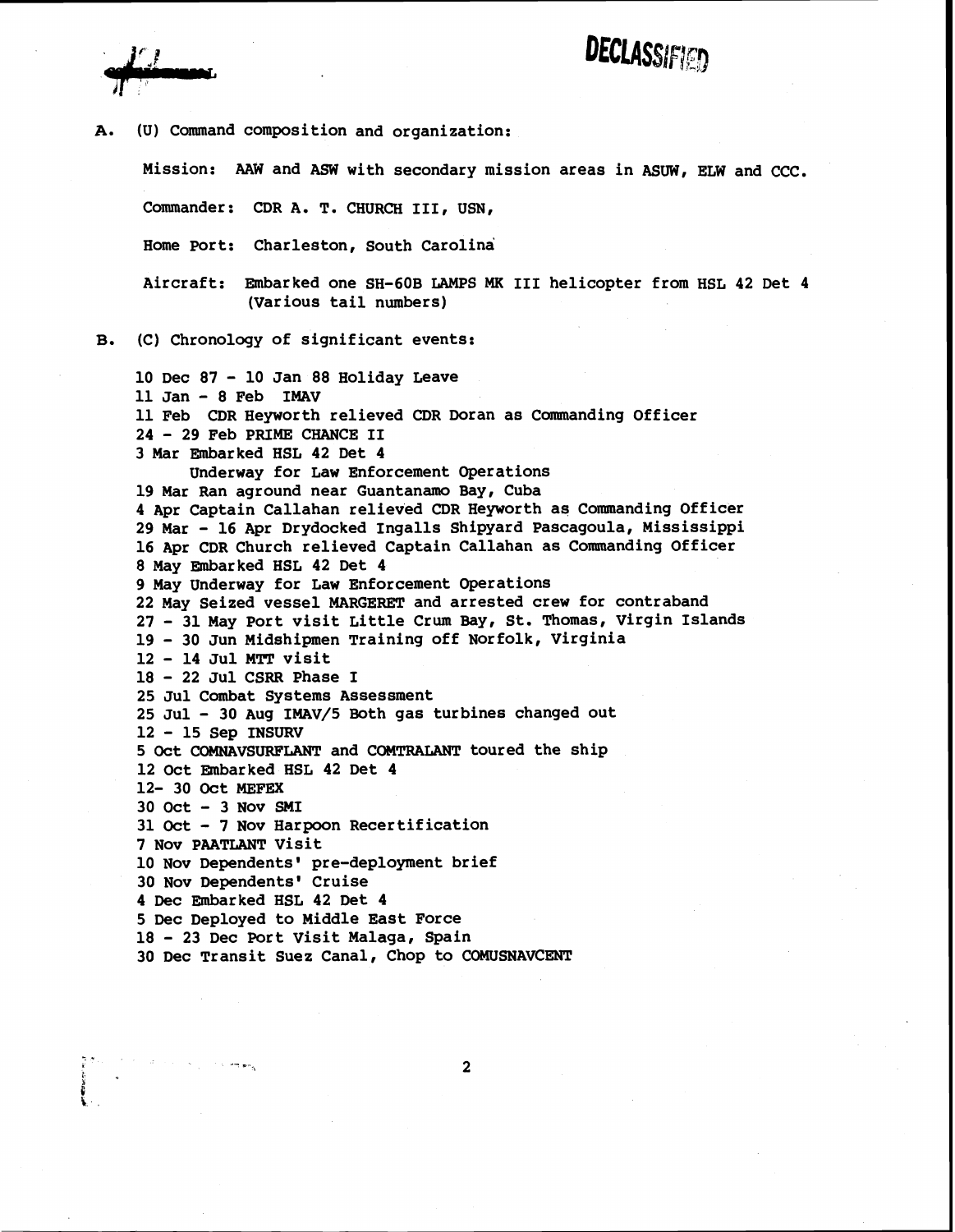## DECLASSIFIED



C. (U) Immediately following a UNITAS deployment that ended on 10 December 1987, DE WERT began an extended holiday leave and upkeep period in Charleston, South Carolina that lasted through 10 January 1988. Remaining in Charleston, DE WERT began an IMAV on 11 January that lasted through 8 February. During the IMAv, the ship shifted berths twice, on 19 and 25 January, hosted a Performance Monitoring Visit 25-29 January, and an ORDALT Verification Visit 25 January - 6 February. Recognizing individual contributions to the success of the UNITAS deployment, combined Awards Ceremonies/Captain's Calls were held on 15, 22, and 29 January.

(S) Commander L. Heyworth III, the Prospective Commanding Officer,<br>reported aboard 3 February and a Fast Cruise was conducted the same day. DE WERT got underway the morning of 9 February for drills in the Charleston Operating Area and returned to pier P that same evening. The Change of Command rehearse1 was held on 10 February and Commander Heyworth relieved Commander W. F. Doran as Commanding Officer on the 11th. An Air Force JROTC tour was given on the afternoon of the 20th and, before getting underway on the 22nd, DE WERT's bowling team placed fourth in the Cruiser Destroyer Group TWO Bowling Tournament and the ship's Repair Party "First Aid" Men took first place in the "First Aid" Olympics. Arriving in Norfolk, Virginia on 24 February, DE WERT welcomed aboard elements of the 1/159th Aviation Regiment of the 18th Airborne from Fort Bragg, North Carolina. Conducting exercises in the Virginia Capes Operating Area, DE WERT participated in PRIME CHANCE II, a coordinated effort with Army helicopter and Navy SEZiL units in preparation for an upcoming Middle East Force Deployment. An UNREP with the USNS NEOSHO (T-AO-143) preceded the fly-off to Norfolk on the 29th by the riders from the 1/159th Aviation Regiment.

(C) DE WERT proceeded independently for Charleston the night of 29 February and moored at pier N on 1March to take on ammunition, JP-5 and a Coast Guard detachment. Getting underway on 3 March, DE WERT received LAMPS helicopter #434 and HSL 42 Det 4 and proceeded toward the Yucatan Straits under the tactical command of Commodore Lockwood, COMCARIBRON, embarked in USS PREBLE (DDG-46) for Law Enforcement Operations in the Caribbean Sea. Commodore Lockwood visited DE WERT on 4 March. On 5 and 6 March, respectively, DE WERT boarding parties boarded the sailing vessels GLISSADE and BELIZE REEFER, which was towing the CARIB HAVEN. On 9 March, after an UNREP with USS MONONGAHELA (AO-178), a DE WERT boarding party boarded the motor vessel MULE. The 10th, 11th, and 13th saw boarding of, respectively, TRIDENT, CARIB HAVEN, and NO PROBLEM. Two more UNREPS occurred with MONONGAHELA on the 14th and 18th. On 19 March the ship ran aground and was towed to pier A at Guantanamo Bay, Cuba. On 26 March DE WERT got underway for Pascagoula, Mississippi. **A** burial at sea was conducted on 28 March when the remains of LCDR James L. Graham were scattered as requested by his next of kin. On 29 March the ship arrived at Ingalls Shipyard in Pascagoula and was placed in drydock the same day. On 30 March an explosion occurred in tank 5-FF-0-V injuring five shipyard employees with minor burns; no members of the ship's company were injured.

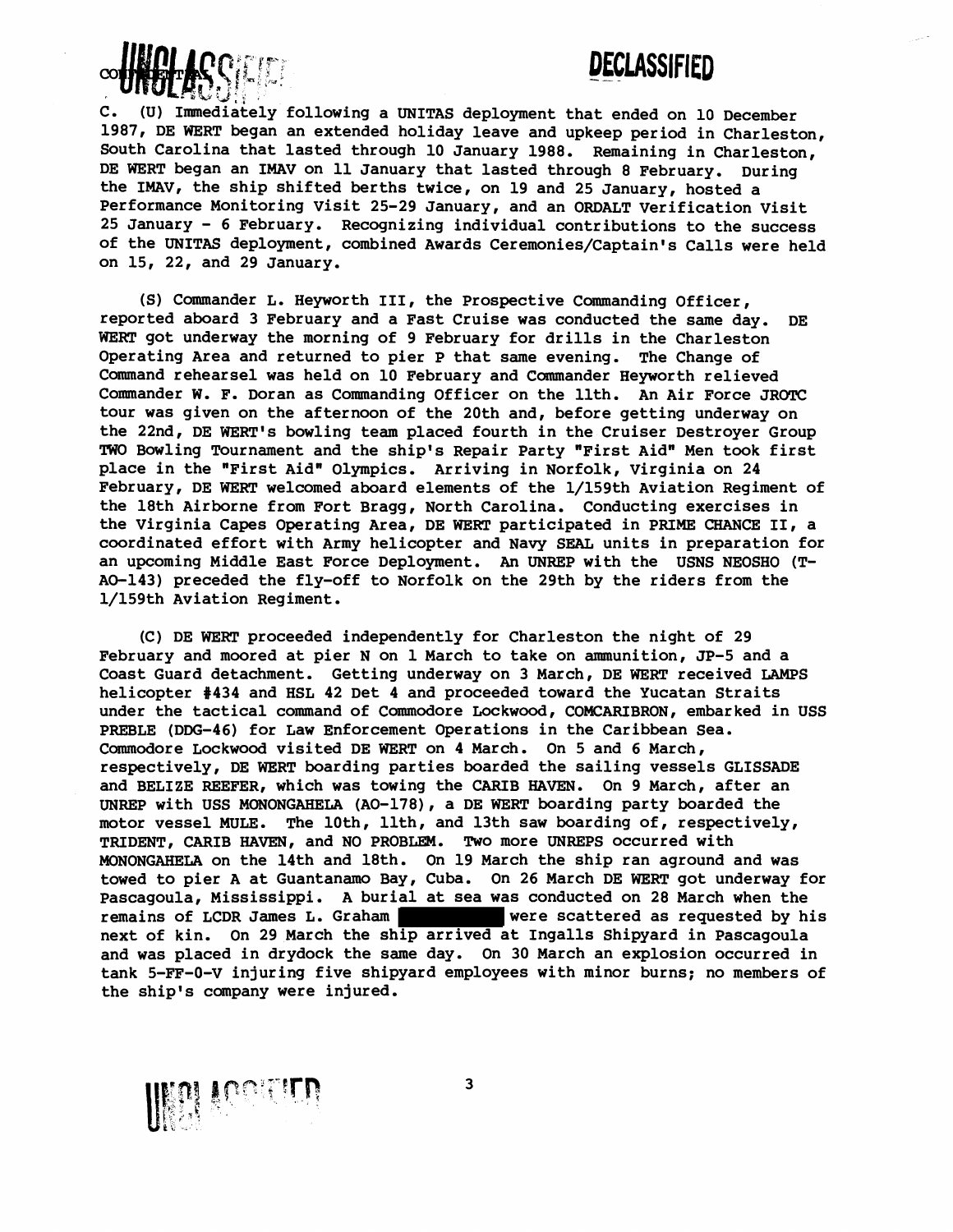

**(U) On 4 April, Captain P. A. Callahan, Chief of Staff to COMDESRON 6,**  relieved Commander Heyworth as Commanding Officer and on 15 April Commander **A. T. CHURCH I11 reported aboard. DE WERT came out of drydock on the 16th moved to pier 3, Pascagoula, Mississippi. The ship got underway for sea trials on the 18th and, everything being satisfactory, set a course for Charleston. Commander Church relieved Captain Callahan as Commanding Officer the next day. Arriving in Charleston and mooring to pier L on 22 April, DE WERT began a short inport period conducting team training and preparing for more Coast Guard Law Enforcement Operations the next month. On 29 April**  Lieutenant Commander J. R. Dempsey reported aboard as Executive Officer.

**(U) DE WERT got underway for vibration testing on 5 May in the Charleston Operating Area and moored that evening at Charleston Weapons Station. On 6 May, upon completion of ammunition onload, the ship got underway and moored at**  pier Z, Charleston Naval Station outboard USS ELROD (FFG-55). HSL 42 Det 4 **and a Coast Guard detachment arrived on 8 May and DE WERT got underway on 9 May for Law Enforcement Operations transiting independently under the tactical command of COMCARIBRON embarked on USS BARNEY (DDG-6). Boarding parties from DE WERT boarded the vessels LADY EVELYN, ENCORE, CLIPPER SPIRIT and ALICIA on, respectively, the loth, 12th, 13th and 14th. An UNREP with USS PAWCATUCK (T-AO-108) on the 15th preceded boarding of the vessels IGLOO FIN and SEA HAWK later that same day. Two more boardings on the 16th of the vessels ROSA CAROLINA and FEED SHIP preceded a brief mooring to pier 3 at Roosevelt Roads, Puerto Rico to pick up spare parts for helicopter #434. The ship got underway that same afternoon and resumed patrol duties. An UNREP was conducted with PAWCATUCK on 20 May. On 22 May DE WERT contacted the vessel MARGERET and at the request of it's crew delayed boarding until daylight for safety reasons. Illuminating MARGERET throughout the night, the vessel was boarded in the morning and, after a brief search, the boarding party was asked to leave. Notified by COMCARIBRON to stand off until diplomatic clearance was obtained to continue the search, DE WERT observed bales, suspected to be contraband, floating in MARGERET1s wake. MARGERET was immediately boarded and, upon verification that the bales were marijuana, her crew of seven was arrested and their vessel confiscated. The MARGERET, her crew, and the contraband were turned over to the Coast Guard Cutter NANTUCKETT on 23 May. On 26 May DE WERT moored to pier 3 at Roosevelt Roads, Puerto Rico. Underway on the 27th for accoustic trials, the ship moored at Little Crum Bay, St. Thomas that afternoon for a four day port visit. DE WERT got underway again on 31May for local operations within the St. Croix underwater range area.** 

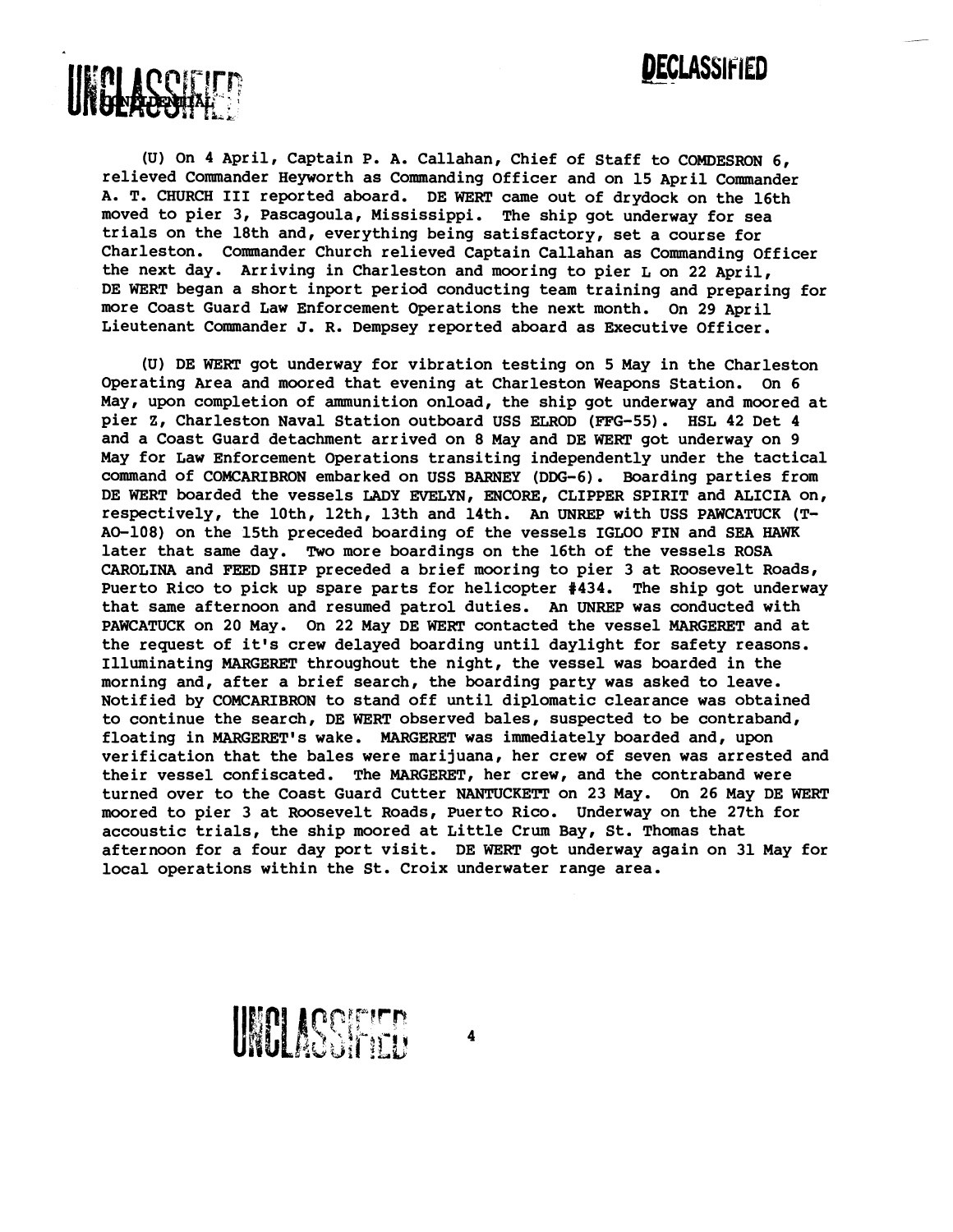



**(U) After the highly successful Coast Guard Operations, DE WERT held an awards ceremony and a flight deck cookout on 1 June, and set a course for Charleston arriving on the 3rd. This began a 16 day inport period devoted to sending ship's company to various schools for training. The ship got underway on 19 June and conducted a full power run that afternoon. On 20 June a burial at sea was conducted. June 21st, 22nd, and 23rd, were devoted to midshipmen training as each morning a different group of approximately 15 came aboard by small boat and then left that afternoon after a full day of drills including man overboard, maneuvering, and leap frogs. 24 and 26 June were spent inport Norfolk, Virginia and were highlighted by a softball contest between the Officers and the Chief Petty Officers. Underway on 27 June, DE WERT conducted more midshipmen training exercises on the 28th, 29th and 30th.** 

**(U) On 1 July DE WERT moored to pier N at Charleston Naval Station. An ORDALT assist visit was conducted 5-8 July and a laundry assist visit was conducted on the 6th and 7th. On 12 July the ship got underway for the Charleston Operating area with an MTT evaluation team. After a very successful inspection that included no unsats in any category, DE WERT returned to Charleston on 14 July mooring to pier L. A Combat Systems Readiness Review Phase I was held 18** - **22 July and on 25 July the ship got underway and successfully completed the Combat Systems Assessment, returning to pier L later that same day. IMAV 5 also began on 25 July. On 26 July Commander Church departed on leave and Lieutenant Commander Dempsey became acting Commanding Officer until Cmander Church's return on the 31st. A ship's picnic was held on 30 July at the Charleston Naval Station Picnic Grounds.** 

**(U) On 5 August a NAVTAG competition was held against USS MOOSBRUGGER (DD 980). Fire Fighting Team Training took place on 8 August and Ship's Self-Defense Force training was held 8** - **12 August. Due to the unexpected need to change out both gas turbines, the IMAV was extended through the end of the month. On 10 August Captain Jerry A. Lewis relieved Captain Robert N. Giuffreda as COMDESRON SIX in a ceremony aboard USS CARR (FFG 52) and**  DE WERT's Food Service Division catered the reception. On 12 August the ship **set Sea and Anchor Detail to go port side to in order to facilitate change-out of the port turbine. A ship's picnic was held on 14 August and COMDESRON SIX made his initial visit to DE WERT on the 17th. On 22 August COMCRUDESGRU** TWO **visited the ship for a walk through. The ship got underway on the morning of 31 August for sea trials/INSURV rehearsal and picked up COMDESRON SIX via a small boat transfer at buoy 25; he departed the ship, again via small boat transfer, later the same day.** 

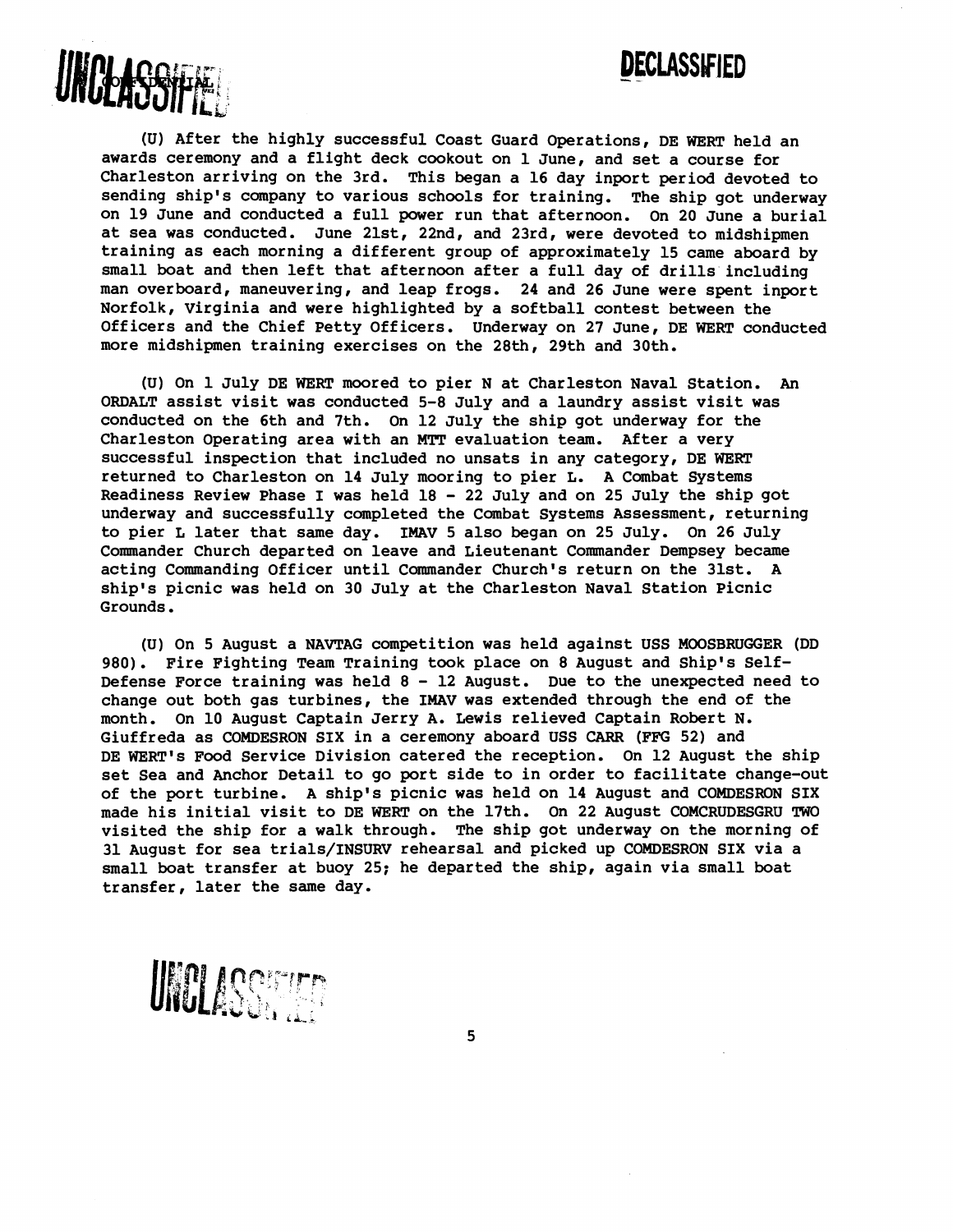

(C) DE WERT arrived back in Charleston on 1 September and moored to pier **Z. Fire Fighting and Repair I11 Team training was conducted on the 2nd and on**  4 September STGC **TERM**'s newborn son, was christened aboard the ship. **DE WERT got underway on 7 September for another INSURV rehearsal and the crew worked through the weekend of the 10th and 11th to ensure the ship was in the best possible condition. Also on the loth, a tour was conducted for nuclear power candidates. The INSURV team arrived on the 12th and DE WERT got underway for the inspection on the 13th. The INSURV was very successful and the senior inspector commented that due to DE WERT's obviously strong preparations the results were among the best he had ever seen. A Captain's Call was held on the 16th. On 23 September the USS GALVESTON Association received a tour of the ship and DE WERT was the designated Visit Ship for Charleston Naval Base over the weekend of 24 and 25 September. An Awards Ceremony was held on 30 September recognizing outstanding personal contributions toward the INSURV. Also on the 30th, the ship received it's first briefings on the SRA, scheduled for August 89 through January 90, by representatives from PERACRUDES and began readying for the upcoming Middle East Force deployment.** 

**(C) The semi-annual PRT was held for the crew during the week of 3 October. On the 4th COMDESRON 26, Captain Pilling, was aboard to observe CIC training geared toward the upcoming Middle East Force Exercises (MEFEX) in which DE WERT would be participating. On the morning of 5 October COMNAVSURFLANT, VADM Donnel, came aboard with RADM Milligan for a tour of the ship and that same afternoon COMTRALANT, RADM Rickman, toured the ship and observed CIC training. DE WERT shifted berths to pier N on 7 October to facilitate a missile onload. That same day the ship was visited by the USS GAMBIER BAY Association. On 12 October DE WERT got underway for MEFEX with HSL 42 Det 4 aboard. Also aboard was a Wing observer watching how the ship and helicopter operated as a team. In addition to DE WERT, MEFEX participants**  included USS O'BANNON (DD-987), USS HAWES (FFG-53), USS KLAKRING (FFG-42) and **USS CALOOSAHATCHEE (AO-98). These exercises simulated various scenarios that could possibly occur during the upcoming Middle East Force deployment. On 16 October an** UNREP **took place with CALOOSAHATCHEE and on 17 October the ship fired two SM-1 missiles as part of a drill. After a second** UNREP **with CALOOSAHATCHEE the 18th, DE WERT participated in a towing exercise with O'BANNON on the 19th when each ship took a turn towing the other. Yet another UNREP with CALOOSAHATCHEE took place on 22 October after a third missile shoot at a SEPTAR; and DE WERT anchored the same day off Vieques Island for drills with Navy Special Forces Units. 23 October began the hostilities phase of MEFEX. These were a series of no warning exercises over a five day period and DE WERT did very well. On 28 October the ship returned to Charleston and on the 30th the SMI team arrived. Harpoon Recertification began on the 31st.** 

 $6\phantom{1}6$ 

UNGLACOM PO